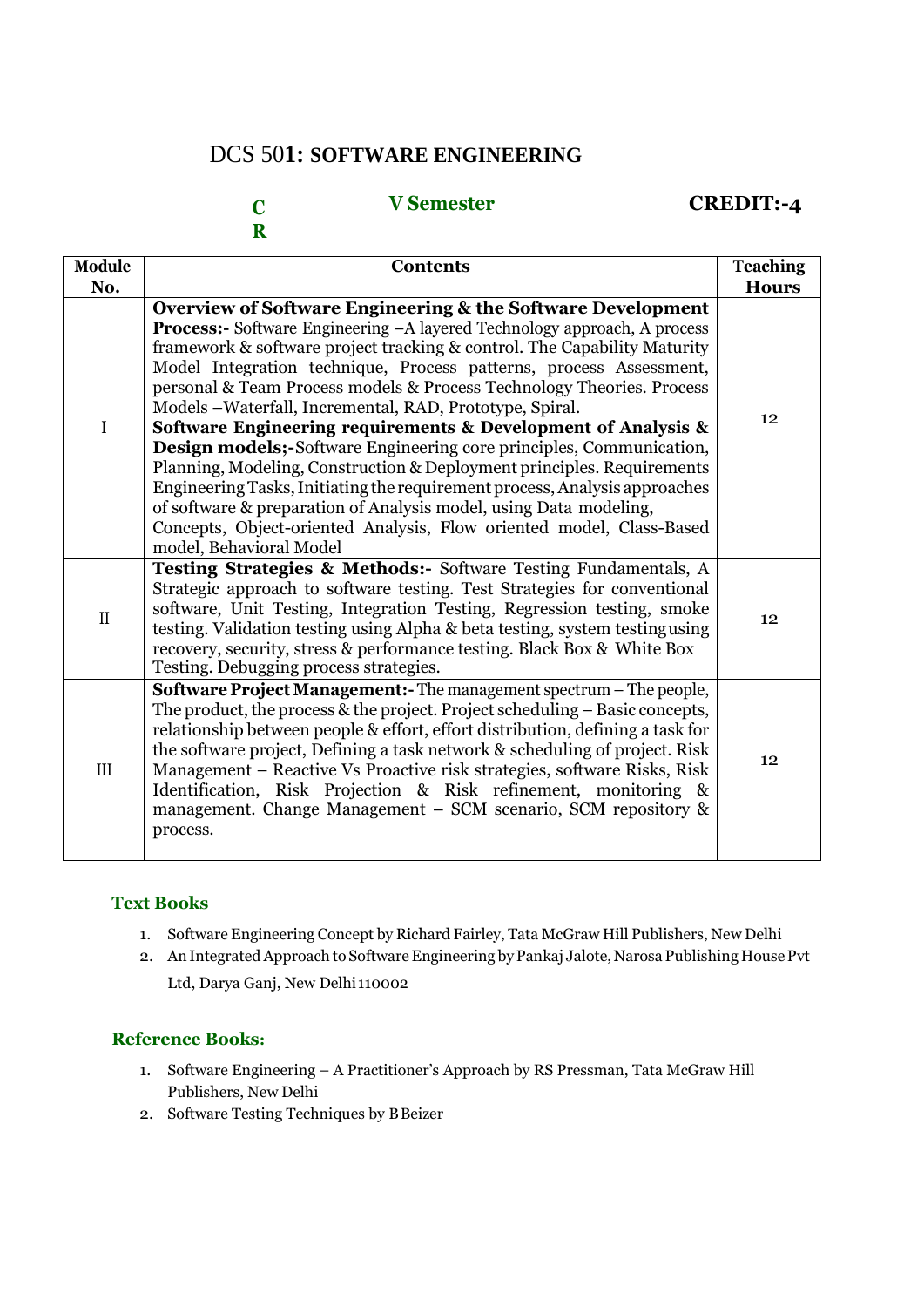

## **DCS – 502 : COMPUTER NETWORKS**

## **Credits: 04 Semester V**

| Module       | Content                                                                                                                                                                                                                                                                                                                                                                                                                                                                                                                                                                                                                                                                                                                                                                                                                                                                                                                                                                                                      | Teaching    |
|--------------|--------------------------------------------------------------------------------------------------------------------------------------------------------------------------------------------------------------------------------------------------------------------------------------------------------------------------------------------------------------------------------------------------------------------------------------------------------------------------------------------------------------------------------------------------------------------------------------------------------------------------------------------------------------------------------------------------------------------------------------------------------------------------------------------------------------------------------------------------------------------------------------------------------------------------------------------------------------------------------------------------------------|-------------|
| No.          |                                                                                                                                                                                                                                                                                                                                                                                                                                                                                                                                                                                                                                                                                                                                                                                                                                                                                                                                                                                                              |             |
| $\mathbf I$  | <b>Basic Network Concepts:-</b><br>Understanding Network - Human Networks; Computer Networks; Network<br>Plan.<br>Identifying the Benefits of Network - Sharing Information; Sharing Resources;<br>Facilitating Centralized Management - Managing Software, Maintaining the<br>Network, Backing Up Data.<br>Distinguishing Between Network<br>classifications:-<br>Classifying Networks by their<br>Geography - LAN, MAN, WAN; Classifying Networks by their Component<br>Role -<br>Peer to Peer, Server based Network.<br>Network Features: - File Sharing; Printer Sharing; Application Services; E-Mail;<br>Remote Access.<br><b>Network Topologies and Networking</b>                                                                                                                                                                                                                                                                                                                                    | Hours<br>12 |
|              | Devices:-<br>Type of Topology - Bus Topology; Ring Topology; Star Topology; Mesh<br>Topology;<br>Tree Topology; Hybrid Topology. Network Control Devices -Hubs; Switches;<br>Routers; Bridges; Repeaters; Gateways; Modems                                                                                                                                                                                                                                                                                                                                                                                                                                                                                                                                                                                                                                                                                                                                                                                   |             |
| $\mathbf{I}$ | <b>Transmission Media:-</b><br>Guided Media -Twisted Pair -UPT, STP; Coaxial Cable; Optical Fiber - Optical<br>Fiber<br>Structure, Light Source for Fiber, Propagation Mode, Advantages of optical<br>fiber<br>and Disadvantages of optical<br>fiber.<br>Un-Guided Media: Wireless Communication - Communication Band;<br>Microwave<br>Communication; Satellite Communication - Access Method; Cellular (Mobile)<br>Telephone - Band in Cellular Telephony, Calls Using Mobile Phones,<br>Transmitting<br>receiving operations; New Developments.<br>Network Reference Model:-<br>OSI Reference Model - Interlayer Communication - Data Encapsulation,<br>Horizontal<br>Communication, Vertical Communication, Encapsulation Terminology;<br>Physical<br>layer; Data link layer; Network layer; Transport layer; Session layer;<br>Presentation<br>layer; Application layer.<br>TCP/IP Reference Model - Link; Internet; Transport; Application layer.<br>Comparison of the OSI and TCP/IP reference models. | 12          |
| III          | TCP/IP Fundamentals:-<br>TCP/IP Protocols - SLIP and PPP; ARP; IP; ICMP; TCP and UDP.<br>IP Addressing - IP Address Assignments; IP Address Classes; Subnet Masking;<br>Registered and unregistered Addresses.<br>TCP/IP Configuration - Installing the TCP/IP Protocol; Configuring TCP/IP -<br>Configuring Basic TCP/IP Properties, Configuring Advanced TCP/IP Properties                                                                                                                                                                                                                                                                                                                                                                                                                                                                                                                                                                                                                                 | 12          |

- 1. Computer Networks by Tanenbaum, Andrew S, Prentice Hall of India, New Delhi
- 2. Data Communications and Networking by Foronzan, Tata McGraw Hill, New Delhi
- 3. Local area Networks by Peter Hudson
- 4. Understanding Local area Network by Neil Jenkins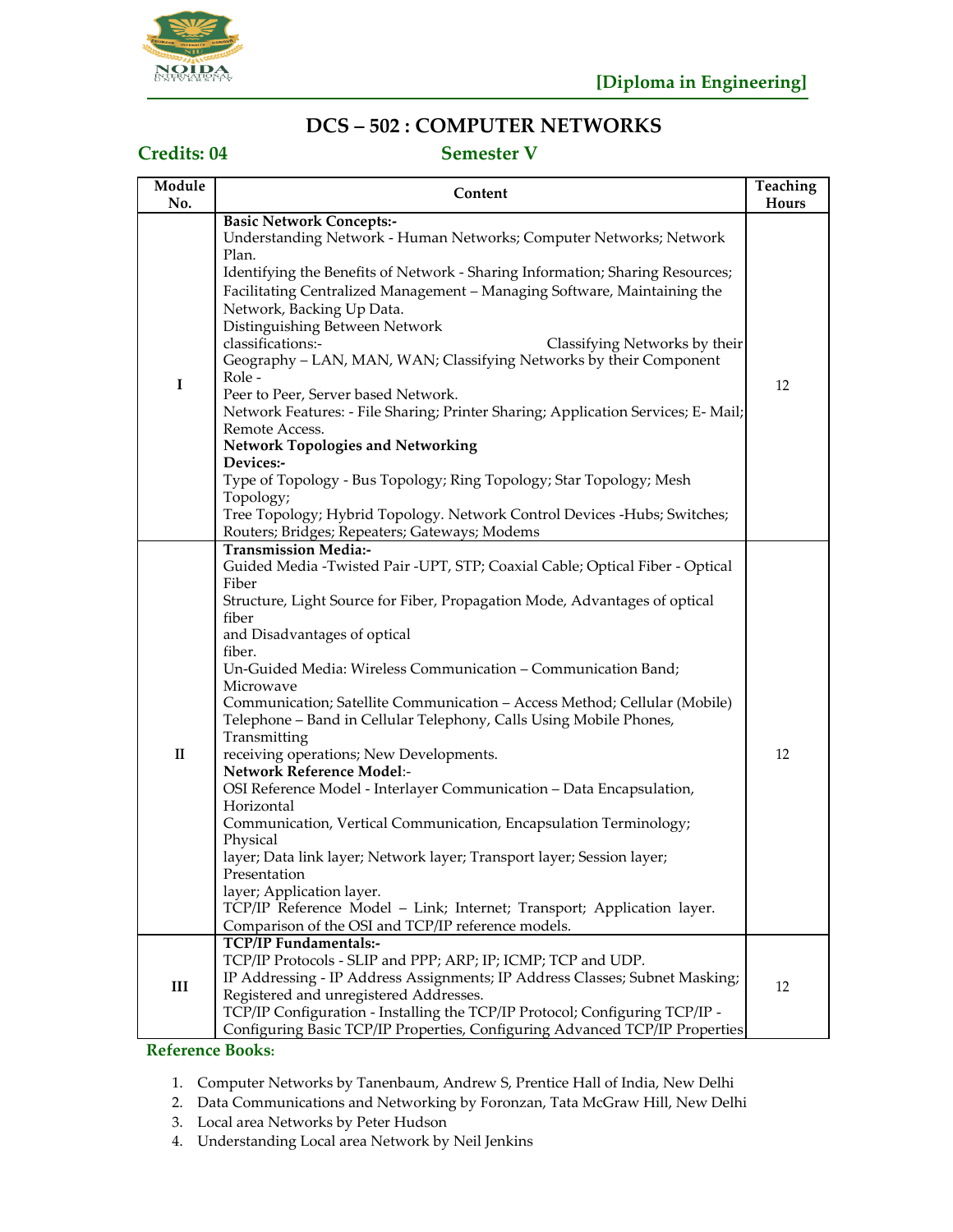

## **DCS – 503 : INTERNET AND WEB TECHNOLOGY**

### **Credits: 03 Semester V**

| Module<br>No. | Content                                                                                                                                                                                                                                                                                              | <b>Teaching</b><br>Hours |
|---------------|------------------------------------------------------------------------------------------------------------------------------------------------------------------------------------------------------------------------------------------------------------------------------------------------------|--------------------------|
|               | Internet Basics:- Application and use of internet in various fields of Science and<br>Technology, Specification and technical details for establishing Internet. Types<br>and functions of modems, internet domains, domain name server, TCP/IP<br>protocols, Internet service providers, Intranets, |                          |
| $\mathbf I$   | evolution, web page, web server, HTTP protocol.<br>World Wide Web and its<br>Examples of web servers. Navigation Tools: Netscape and Internet Explorer to<br>surf                                                                                                                                    | 12                       |
|               | Internet, Uniform Resource Locator (URL)<br>Hypertext, hyperlinks and hypermedia, its registration, browsers, search<br>engines,                                                                                                                                                                     |                          |
|               | proxy servers, Internet Applications: E-mail, Telnet, FTP, IRC, NNTP, Video<br>conferencing, e-commerce                                                                                                                                                                                              |                          |
|               | Developing Portals Using HTML:-Basic structure of HTML, designing a web                                                                                                                                                                                                                              |                          |
|               | page,<br>inserting links images, horizontal rules, comments. Formatting text, title,<br>headings,                                                                                                                                                                                                    |                          |
| $\mathbf{I}$  | colors, fonts, sizes, simple tables and forms. Introduction (WEB publishing,<br><b>HTML</b><br>tag concept, <head><br/>body&gt;, URL, hyperlinks <link/> href, <a> tags.<br/>HTML tags, hyperlinks. Adding graphics and images, image maps, image files.</a></head>                                  | 12                       |
|               | Using tables, forms, style sheets and frames<br>Using Front Page Front page editor, Front page explorer Client-side Scripting:                                                                                                                                                                       |                          |
| III           | <b>VB</b><br>Scripting Vs Java Script, Server-side Scripting: Scripting methods, Java Server<br>Pages (JSP), Active Server Pages (ASP)<br>Text processing using ASP, Handling server/Client requests, Accessing<br>databases,<br>using IIS web server; ASP Objects Developing Interactive Web        | 12                       |

- 1. Internet 6-in-1 by Kraynak and Habraken, Prentice Hall of India Pvt. Ltd., New Delhi<br>2. Using the Internet IV edition by Kasser, Prentice Hall of India Pvt. Ltd., New Delhi
- 2. Using the Internet IV edition by Kasser, Prentice Hall of India Pvt. Ltd., New Delhi
- 3. Using the World Wide Web, (IInd edition) by Wall, Prentice Hall of India Pvt. Ltd., New Delhi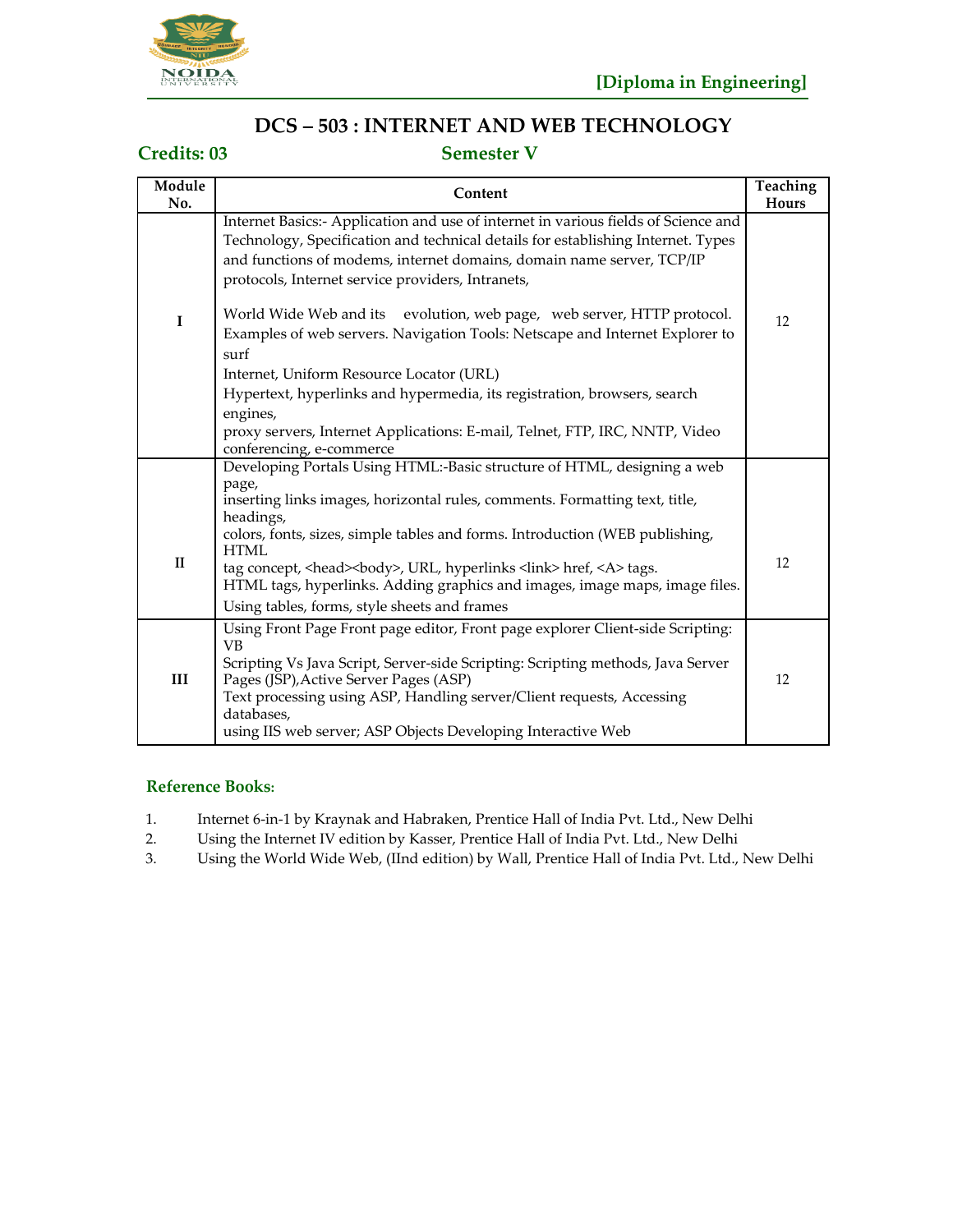# **DCS – 504 JAVA PROGRAMMING**

# **Credits: 4 Semester-V**

| Module   | Contents                                                                                                                                                                                                                                                                                                                                                                                                                                                                                                                                                                                                                                                                                                                                                                                                                                                                                                                                                                                           | Teaching |
|----------|----------------------------------------------------------------------------------------------------------------------------------------------------------------------------------------------------------------------------------------------------------------------------------------------------------------------------------------------------------------------------------------------------------------------------------------------------------------------------------------------------------------------------------------------------------------------------------------------------------------------------------------------------------------------------------------------------------------------------------------------------------------------------------------------------------------------------------------------------------------------------------------------------------------------------------------------------------------------------------------------------|----------|
| No.      |                                                                                                                                                                                                                                                                                                                                                                                                                                                                                                                                                                                                                                                                                                                                                                                                                                                                                                                                                                                                    | Hours    |
| I        | Introduction to Java:- Fundamentals of Object Oriented Programming,<br>Object<br>and Classes, Data abstraction and encapsulation, Inheritance, Polymorphism,<br>Dynamic Binding.<br>Java Features:- Compiled and Interpreted, Platform independent and<br>portable,<br>Object oriented Distributed, Multithreaded and interactive, High<br>performance.<br>Constant, Variables and Data Types, Constant, Data Types, Scope of variable,<br>Symbolic Constant, Type casting, Standard default values.<br>Operator and Expression:- Arithmetic Operators, Relational Operators,<br>Logical Operators, Assignment Operator Increment and Decrement<br>Operator,<br>Conditional Operator, Bit wise Operator, Special Operator.<br>Decision making and Branching:- Decision making with if statement, Simple<br>if<br>statement, The if else statement, The else if ladder, The switch statement,<br>The $?$ :<br>Operator.                                                                             | 16       |
|          | Decision making and Looping:- The While statement, The do statement, The<br>for statement, Jumps in Loops, Labeled Loops.                                                                                                                                                                                                                                                                                                                                                                                                                                                                                                                                                                                                                                                                                                                                                                                                                                                                          |          |
| $\rm II$ | Classes, Object and Methods:- Defining a class, Creating object, Accessing<br>class<br>members, Constructor, Methods Overloading, Static Member.<br>Inheritance Extending a Class (Defining a subclass Constructor, Multilevel<br>inheritance, Hierarchical inheritance, Overriding Methods, Final variable and<br>Methods, Final Classes, Abstract method and<br>Classes.<br>Visibility Control:- Public access, friend access, Protected access, Private<br>access,<br>Private Protected access.<br>Array, Strings and Vectors: Arrays, One Dimensional array, Creating an<br>array,<br>Two Dimensional array, Strings, Vectors, Wrapper Classes.<br><b>Interfaces and Packages:-</b><br>Interface: Multiple Inheritance Defining interfaces, Extending<br>interfaces,<br>Implementing interfaces, Accessing Interface<br>variable.<br>Packages: Putting Classes Together System Package, Using system Package,<br>Naming Convention, Creating Package, Accessing a package, Using a<br>package, | 16       |
| III      | adding a class to a package.<br>Multithreaded Programming and Exception handling:-<br>Multi Threading: Creating Thread, Extending a thread class, Stopping and<br>Blocking a thread, Life cycle of thread, Using thread method, Thread<br>exceptions,<br>Thread priority, Synchronization, Managing Errors and Exceptions Types of<br>errors, Exception. Java Applets and Graphics Programming:- Applet<br>Programming Local and remote applets, How applet differ from application,<br>Preparing to write applets, Building applet code, Applet life cycle, Creating<br>an<br>Executable Applet, Designing a Web page, Applet tag, Adding Applet to<br><b>HTML</b><br>file, Running the Applet.                                                                                                                                                                                                                                                                                                   | 16       |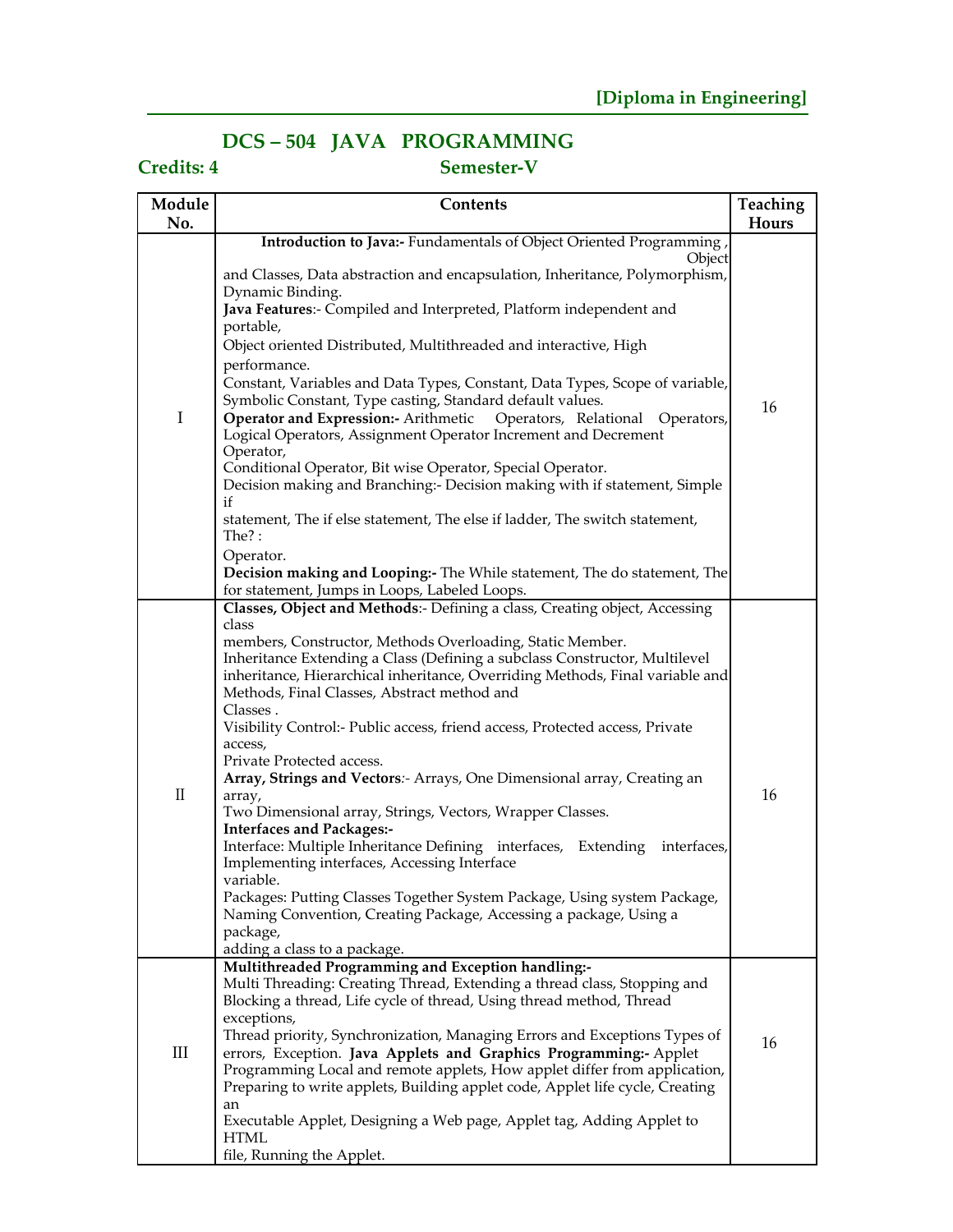### **Text Books:**

- 1. Programming in JAVA by E. Balagursamy by TMH publications.
- 2. JAVA 2 Complete BPB publications.

### **Reference Books**

1. Programming in JAVA 2 by QUE (Prentice Hall) publications. MCSE networking guide by BPBpublications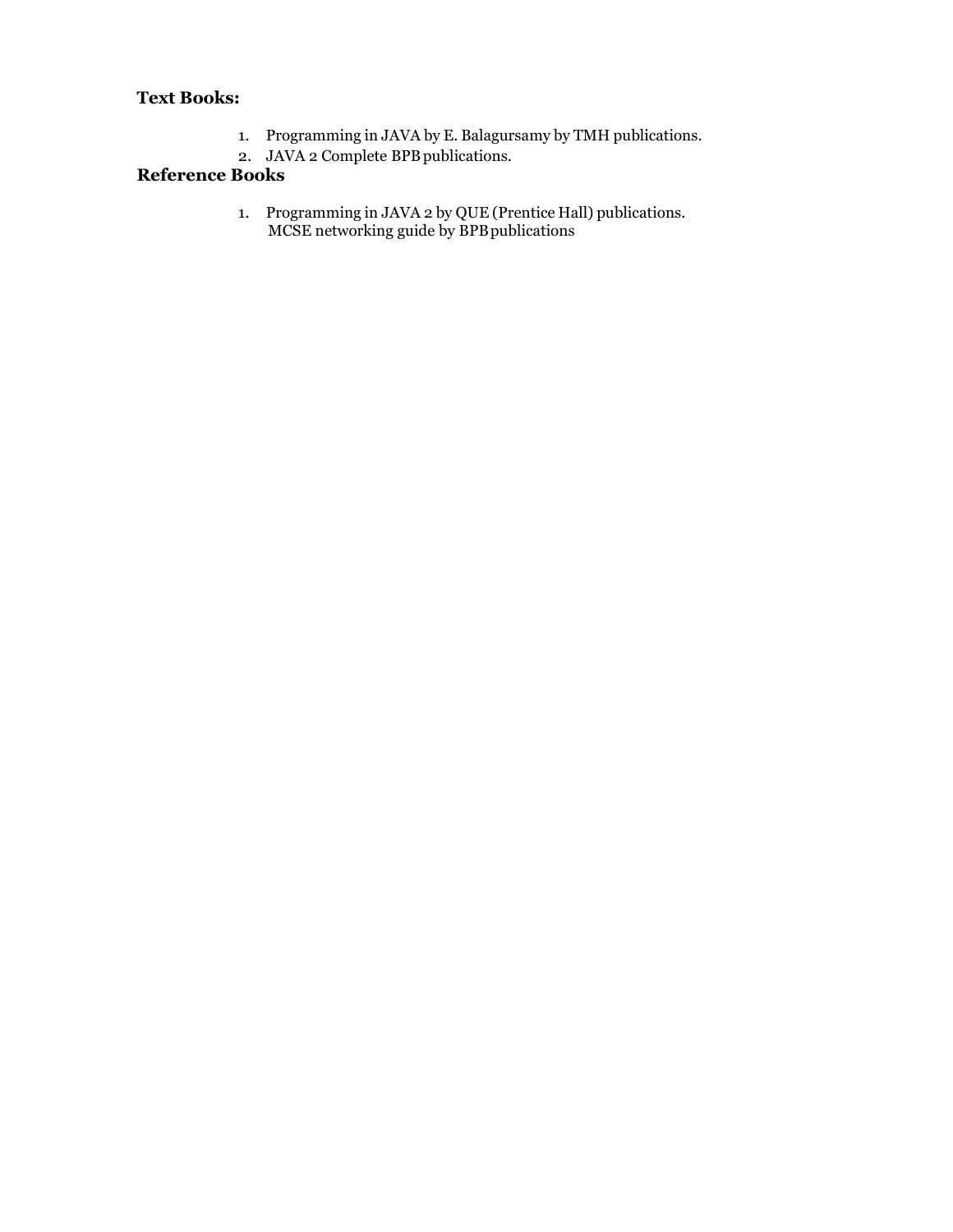

### **DCS 505: E-COMMERCE (V SEMESTER)**

#### Credits: 04

| Module<br>No. | Content                                                                                                                                                                                                                                                                                                                                                                                                                                                                                                                                                                                                                                                                                                                                                                                                                                                                                   | <b>Teaching</b><br><b>Hours</b> |
|---------------|-------------------------------------------------------------------------------------------------------------------------------------------------------------------------------------------------------------------------------------------------------------------------------------------------------------------------------------------------------------------------------------------------------------------------------------------------------------------------------------------------------------------------------------------------------------------------------------------------------------------------------------------------------------------------------------------------------------------------------------------------------------------------------------------------------------------------------------------------------------------------------------------|---------------------------------|
| I             | An Overview of E-Commerce: Trade Process & Trade Cycles their<br>linkages with information exchange; Definitions of E-commerce & E-<br>business & their difference; Problems with Manual Systems, Aims of E-<br>commerce, Functions of E-commerce, Applications of E-commerce in<br>business functions, Tools & Technologies for E-commerce, Types of E-<br>commerce, Operational & Strategic benefits of E-commerce, Issues &<br>Challenges in E-commerce.<br>Electronic Data Interchange (EDI): Definition, Concept & Evolution of<br>EDI, Traditional versus EDI enabled system for document exchange, EDI<br>Layered Architecture, Process of EDI Message Exchange, Components of<br>EDI, UNEDIFACT Standards & Message Structure, EDI in India, EDI enabled<br>procurement process, EDI Implementation, UN 'Model Interchange<br>Agreement' for international commercial use of EDI. | 12                              |
| $\mathbf{I}$  | Intranet, Extranet and VPN: Architecture of Intranet, Intranet Software,<br>of<br>Intranet<br>Application<br>Applications<br>Intranets,<br>Case<br>Studies,<br>Considerations in Intranet Deployment; The architecture of Extranets,<br>Extranet Products & Services, Applications of Extranets, Business Models<br>of Extranet Applications; Virtual Private Network (VPN): Architecture of<br>VPN - service provider dependent & service provider independent<br>configurations, VPN Security-User authentication & Data Security.<br><b>Electronic Payment Systems:</b> E-cash: Purchasing & using of e-cash;<br>Electronic Purses their loading with cash and use; E-cheque payment<br>system; Online Third Party Verified Payment                                                                                                                                                    | 12                              |
| III           | Web based E-Commerce: Need for web based business, Choosing the<br>right format of website: Characteristics of PR site, Marketing site, Sales<br>site/web-store and vertical & horizontal portals; Steps in setting up<br>business on Internet: Selection & registration of domain name, Website<br>development-client & server side tools, web authoring tools, catalogue &<br>web store tools, Website hosting considerations-own versus rented server;<br>Website Maintenance Online Promotion tools & techniques: Getting links<br>to your site, banner advertisements & measuring advertisement<br>effectiveness, Web Traffic Analysis.                                                                                                                                                                                                                                              | 12                              |

#### **Text Book**

- 1. e-commerce: Strategy, Technologies and Applications, David Whiteley, Tata McGraw Hill
- 2. E-Commerce: The Cutting Edge of Business, KK Bajaj & Debjani Nag, McGraw Hill.

- 1. The Complete Reference: Internet, Margaret Levine Young, Tata McGraw Hill.
- 2. e-Commerce: Concepts, Models, Strategies, CSV Murthy, Himalayas Publishing House.
- 3. FrontiersofElectronicCommerce,RaviKalakota&Andrew B.Wilson,Addison-Wesley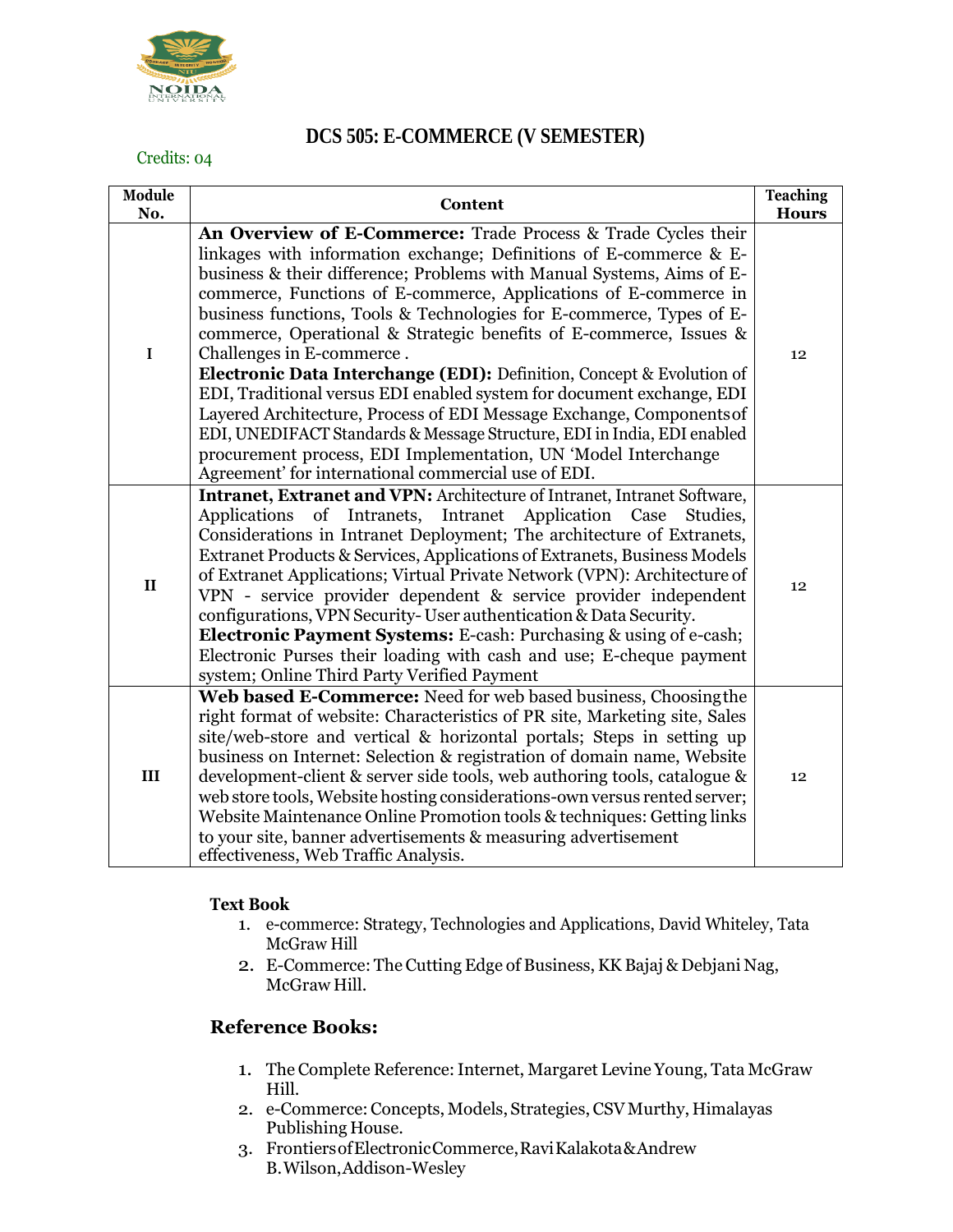

# **DCS – 551 : JAVA PROGRAMMING LAB**

# **Credits: 02 Semester V**

# **List Of Practical**

| Module              | Content                                                                                                                                                                                                                                                 | Teaching |
|---------------------|---------------------------------------------------------------------------------------------------------------------------------------------------------------------------------------------------------------------------------------------------------|----------|
| No.                 |                                                                                                                                                                                                                                                         | Hours    |
| 1                   | To write a Java application program which clarify the<br>following points? How to compile and run,<br>How to set path and class<br>path, Single and Multi-line<br>comments, and, Command<br>line arguments.<br>Data Types, Variables Operators & Arrays |          |
| $\overline{2}$      | To write a Java program which defines and initialized different data types:<br>byte,<br>short, int, long, float & double.                                                                                                                               |          |
| 3<br>$\overline{4}$ | Problems related to Character and Boolean data type.                                                                                                                                                                                                    |          |
| 5                   | Problems related to one and two dimensional array.                                                                                                                                                                                                      |          |
| 6                   | Problems related to Arithmetic, bit wise and relational operators.<br>Control Statements & Looping Structure                                                                                                                                            |          |
|                     | Problems related to: IF-ELSE, IF-ELSE-IF, SWITCH statements.<br>Problems related to the following looping statements — WHILE,<br>DO-WHILE & FOR.<br>Problems related to nested looping and jump statements (BREAK,<br><b>CONTINUE &amp;</b>             |          |
| 7                   | RETURN) Classes , Objects & Methods                                                                                                                                                                                                                     |          |
|                     | To write a Java program to clarify the following points: (a) how to<br>declare a class, (b) how to create an object, (c) how methods are<br>defining in a class, $(d)$<br>access variables and methods.                                                 |          |
| 8                   | To construct a Java program which defines: (a) how arguments<br>values are passed to a method, (b) use of new operator, constructor<br>and finalize) method,<br>(c) passing objects to a method, (d) declaration of static keyword.                     |          |
| 9<br>10             | To practice problems related to: (a) Method overloading, (b) Multiple<br>constructor, (c)Calling constructor from a constructor.                                                                                                                        |          |